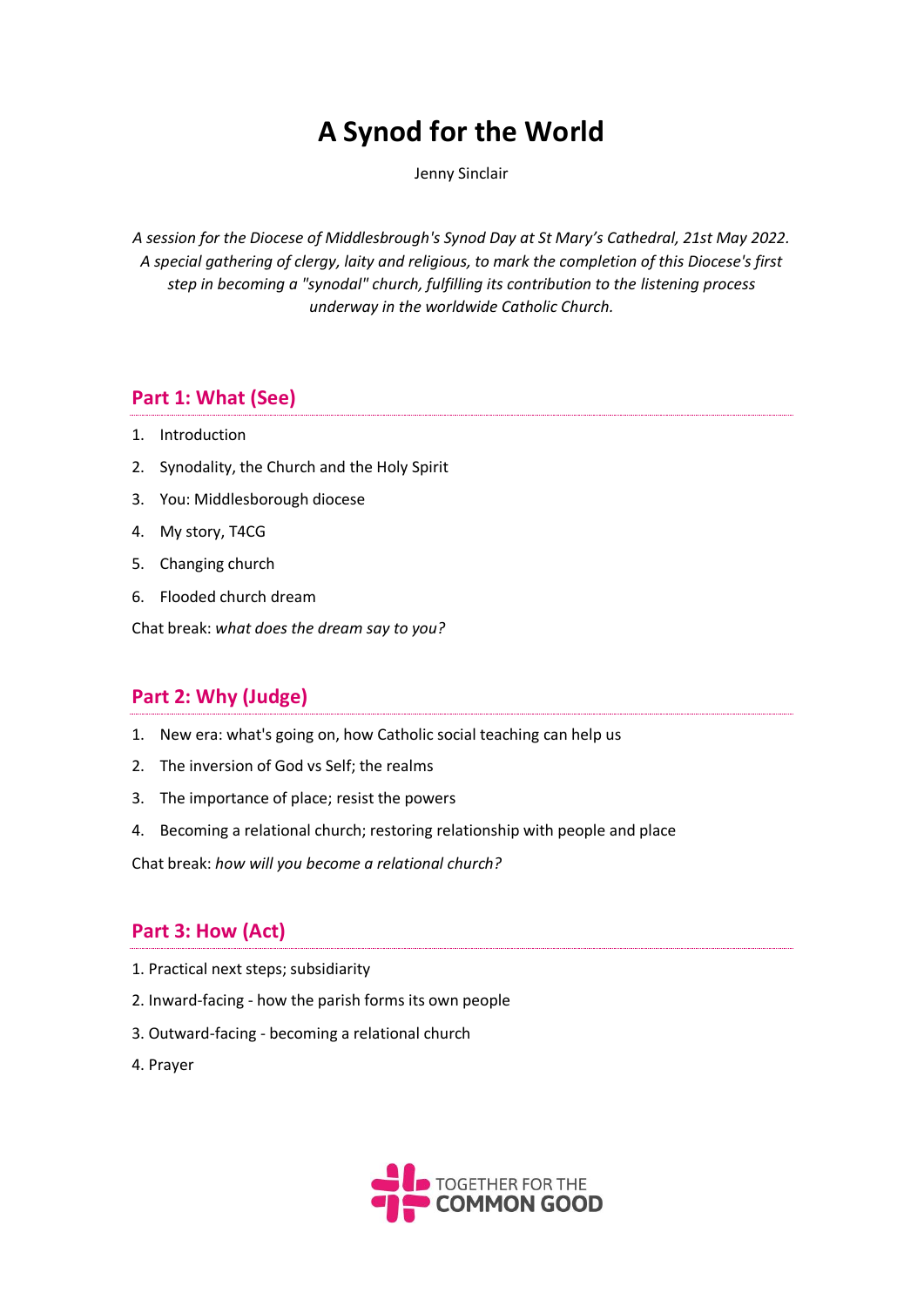# **PART 1**: WHAT (See)

### **What's happening?**

#### **1. Introduction**

It really is an honour for me to be here with you on this special day - an important milestone in your journey of faith together. Let me tell you briefly what we're going to cover in the next hour or so:

- We'll look at your journey in the wider context of deep change across the Church
- We'll explore, against the backdrop of cultural and political change, why synodality is happening now and what it's for
- We'll explore how God is calling you, both as individuals and together as groups and as parishes in particular places, to be the embodiment of love in a desecrated world - and how your journey forward together might begin to shape up
- Along the way we'll explore what it means to listen to the holy spirit, the effects of secular ideas on the Church, how Catholic social teaching can help us understand what's going on, and we'll get a wider sense of what vocation and sharing responsibility means, the importance of place and of becoming a relational church, the benefits of group discipleship, and much more
- We've got just under an hour, it will be in three parts, I'll be stopping a couple of times for you to chat with each other. Does that sound ok?

#### **2. Synodality, the Church and the Holy Spirit**

- Can I just say that I think it is vital that we understand what the Synod is about and what it is not about. The Synod is not only about saving the Church. It is about saving the world. Pope Francis said the Synod involves *"discernment of the times, in solidarity with the struggles and aspirations of all humanity"* in order to deliver the Church's mission in a desacralised world, which is *"to proclaim and establish among all peoples, the Kingdom of God."* (*Lumen Gentium*).
- At the heart of the Church's mission is building a common good between Him and the whole of humanity - that is all of our neighbours, to heal the fragmentation caused by the modern world. As the prophet Isaiah says, we are called to be *"the Repairer of the Breach, the restorer of streets to live in." (Isaiah 58:12).*
- Some Catholics have responded to synodality more in fear than in hope: fear of change, or fear of no change. some dismiss it as a waste of time. But this diocese is one of those who have taken it to heart.
- I think you who have really engaged with the process will know that synodality is much more than an ecclesial exercise or a battleground where issues are contested. being synodal is not about political issues - progressive or conservative. It is about developing a posture of listening to the Holy Spirit together.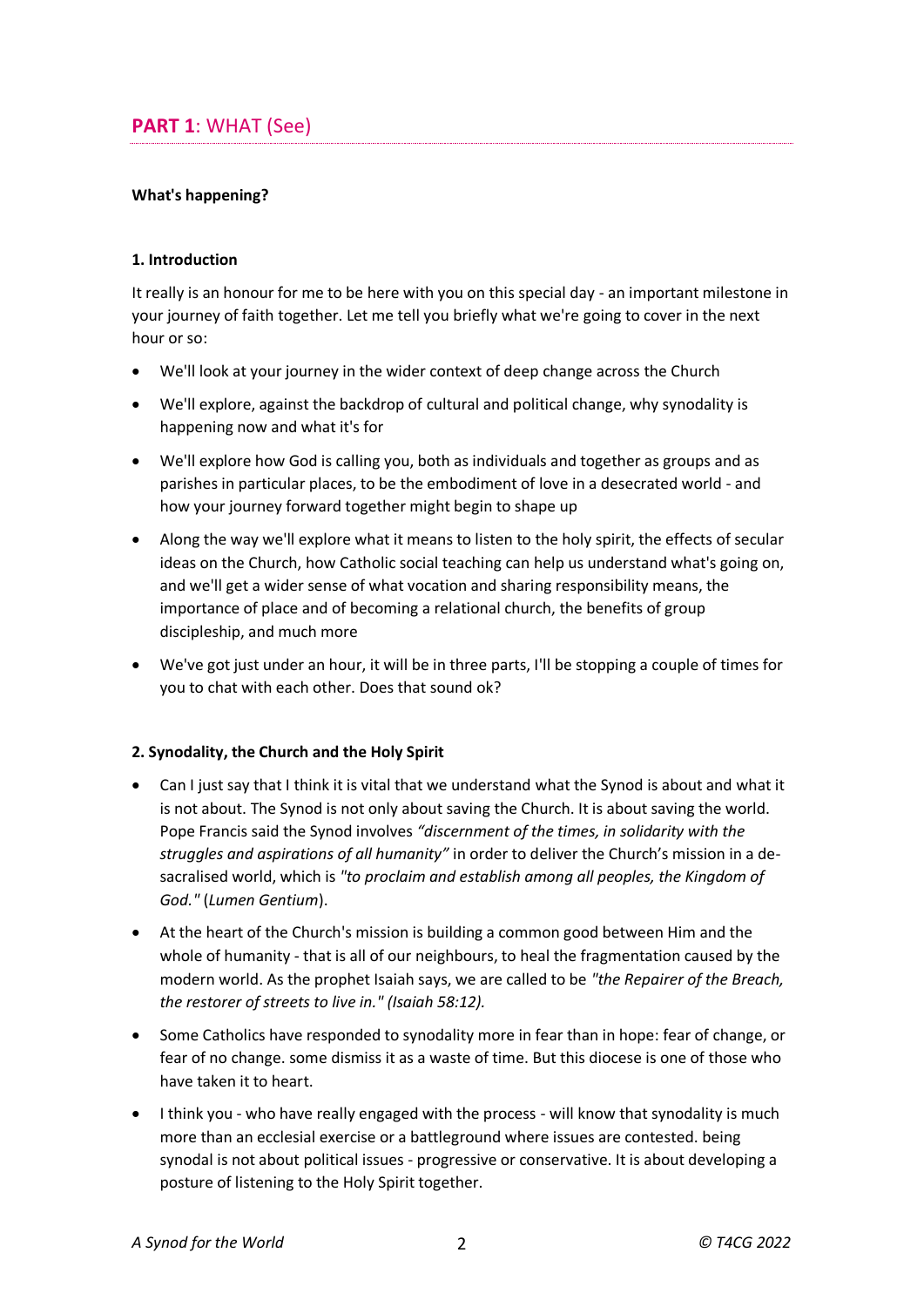- It's about bringing us closer to the mission of Jesus a way of being and *that* is to bring us closer to the ways of the early Church. By "church" we can think of the body of Christ, the whole People of God.
- Important as they may be, we must resist the habit of reducing the meaning of "church" to the management of buildings or ecclesiastical structures. More accurate to think of "church" as groups of faithful people with a covenantal commitment to place, traveling together in relationship with God.
- If we fail to see the purpose of synodality, which is to conform us to God's priorities rather than our own, then its potential will be lost, and it will fail at a time when our country needs us most.
- When Jesus meets Nicodemus, he says that to leave behind past habits, we need the indwelling of the Holy Spirit. He says to Nicodemus, a high priest, you can't understand what the Kingdom of God is, unless you are born of the Spirit.

Jesus says *"I have spoken to you of earthly things and you do not believe; how then will you believe if I speak of heavenly things?" (John 3:12)*

 The in-dwelling of the Holy Spirit in us must come before outward structural change. It is a feature of the modern world that we so frequently think that professionalism matters more than inner transformation by the spirit. If we do that, we get stuck on worldly kingdoms and won't see the Kingdom of God.

### **3***.* **You - the Diocese of Middlesborough**

- It's been a real privilege to have some insight into your journey.
- We heard about the key findings from the listening phase of your synodal journey, from you individually, your parishes, religious orders, young people and special interest groups. It's vital that these precious findings are grasped and play a part in who you are becoming as "church" as you move forward.
- I am struck by your passion, commitment and desire, your appetite to build on the parish conversations, and quickly. You want to *"liven up, lighten up, simplify."*
- You want lay people to have better training in practical and administrative roles you want better formation in scripture, prayer, catechesis, Catholic social teaching - among you there is a hunger to deepen your faith.
- You want to see lay people growing in confidence to take on more responsibility, you want all the baptised to share ownership of "Church" - you want lay people to be enabled to 'grow up' and a play full part in Body of Christ.
- And you want to invest time in the relationship between clergy and laity to recognise each other's gifts, to journey together, heal divides.
- You want to evolve new structures of oversight and adjust who takes responsibility and enable lay people to share that, so that priests can focus on what they were trained for. You want to see more women taking responsibility.
- You are determined to engage with young people and with people "on the margins".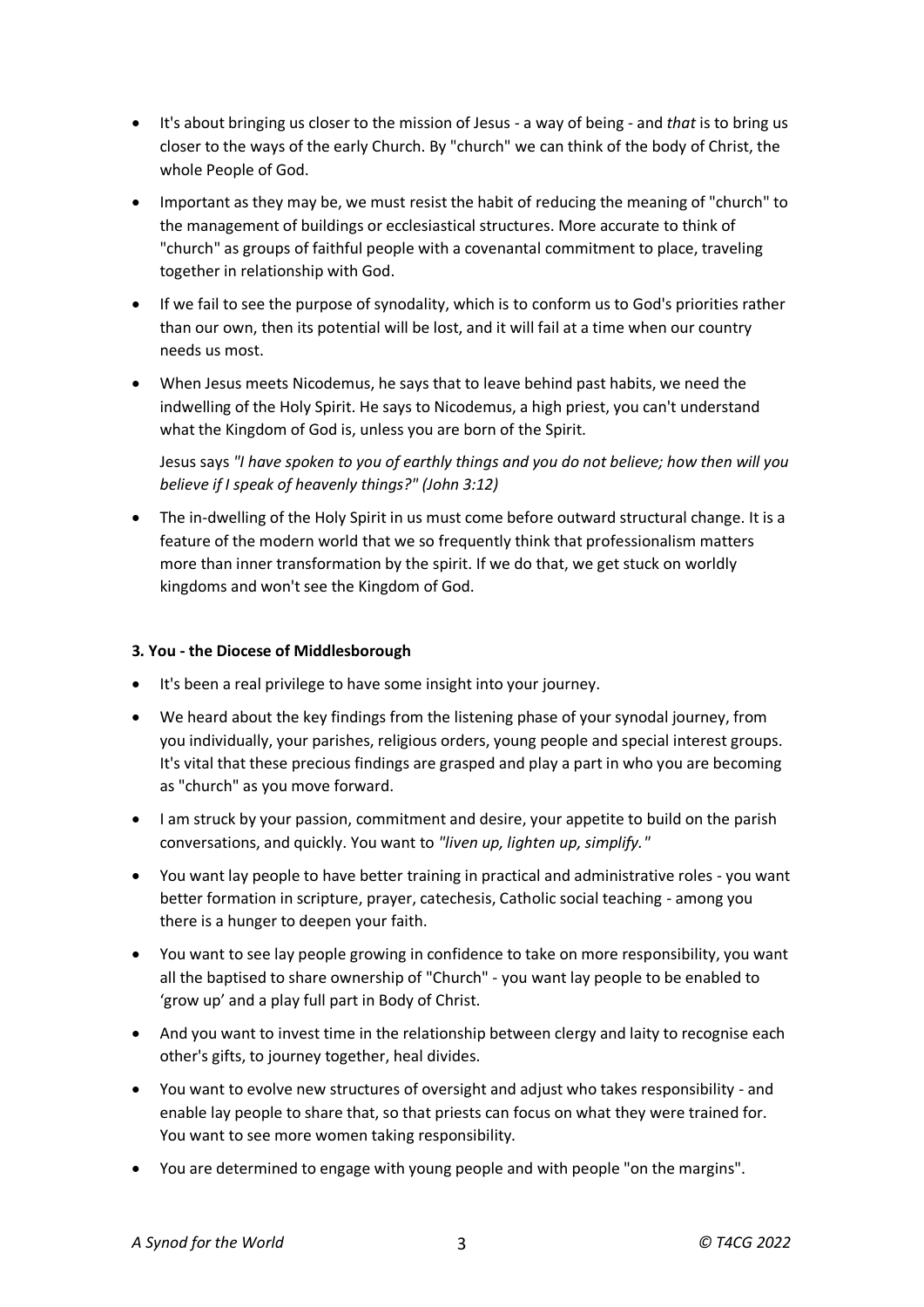- You are open to exploring new forms of worship, prayer and pathways that might help you grow your congregations.
- There is a sense in your synthesis document that 'time is short' and you want to get on with it. I found it moving to read. It's exciting and daunting in equal measure. This is your synodal journey - it's a journey of becoming; i*t's* your discipleship; your calling, here in this place.

### **4***.* **My story and Together for the Common Good**

- Can I tell you just a little about myself. I have been a Catholic for over half my life, but I grew up an Anglican, daughter of David Sheppard, who was Bishop of Liverpool during the 1970s 80s and 90s. He and Archbishop Derek Worlock the Catholic archbishop overlapped for twenty years. They forged a friendship and public partnership at a time when the city was troubled by sectarianism, high unemployment and unstable local politics.
- I was a bit of a rebel and did not enjoy being a bishop's daughter. I became estranged from the Church from my teens until I was 26: I had a conversion experience and became a Catholic. I worked in graphic design and charity work, raised a family, lived a quiet life.
- Then about 11 years ago, I experienced a prompting of the Spirit. It wasn't clear at first, but I prayed and asked God to show me what I should do. A group gathered around me and *Together for the Common Good* started and it has evolved organically. We are a small team but work with many organisations and partners. We are Spirit-led, and I can only say that the scale of what we manage to do is like loaves and fishes.
- We draw on Catholic Social Teaching and engage across the Christian traditions to encourage them to build common good and play their part in spiritual and civic renewal especially in the forgotten places. We work with churches and schools, hold public conversations, accompany church leaders and build relationships. We help churches rediscover what we call their "civic vocation" and urge them to restore the covenantal relationship of church with people and place.
- I've had no leadership training, learned on the job. I trust in God's guidance. I often feel out of my depth but have found that asking questions from a position of vulnerability paradoxically has become a strength - it opens up new ground, builds relationships. I am fully aware of the Catholic understanding of vocation, but I have no other word to describe my calling.
- My work draws me into listening and learning across the churches. This listening and learning does not dilute the Catholic tradition. On the contrary, it reveals a clearer sense of the distinctive calling of the Catholic Church, and the opportunities that the Synod presents.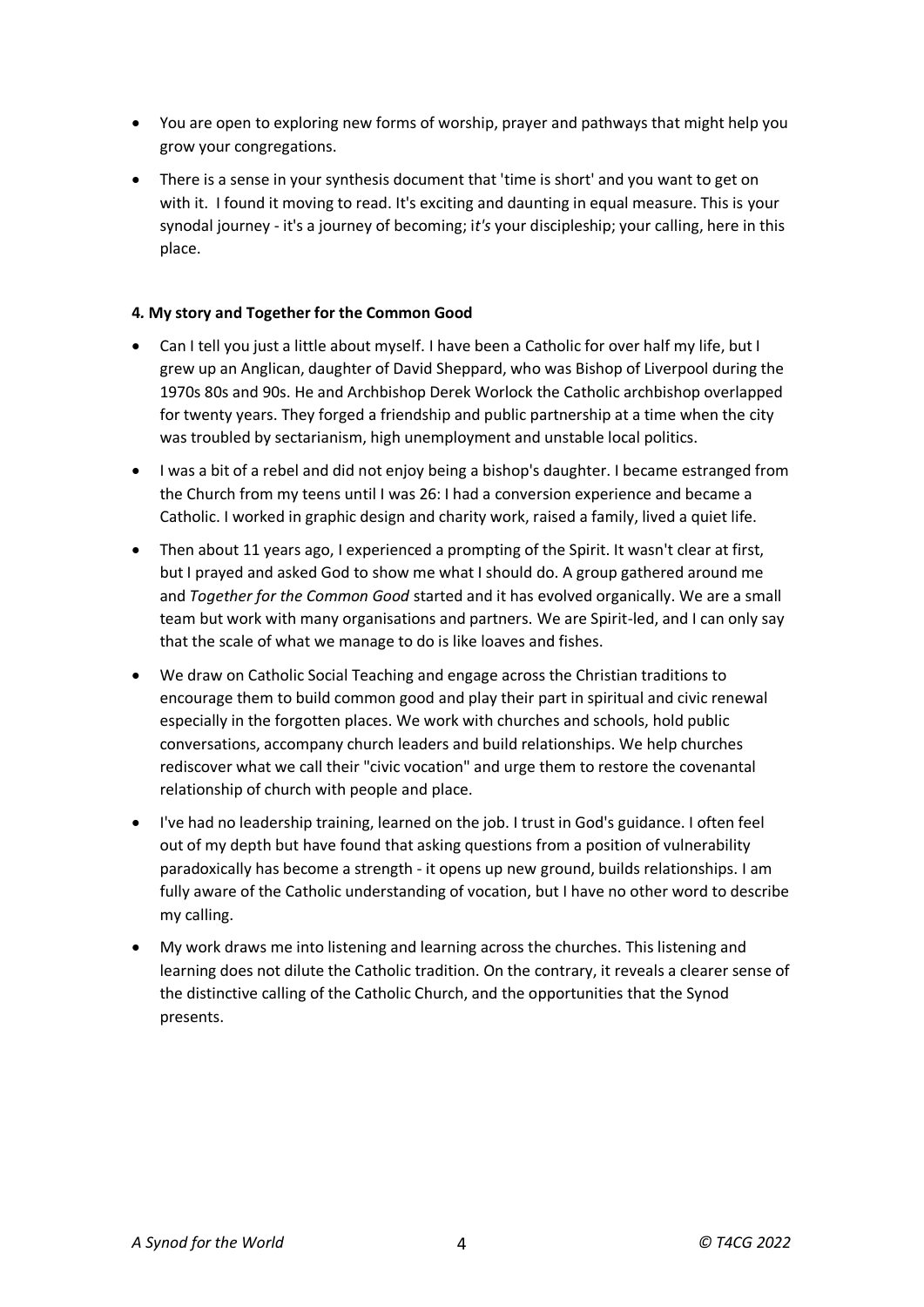#### **5***.* **Changing Church**

- The Catholic Church in the West is in decline. This is painful, but being open to the Spirit enables us to deal with the truth.
- We are familiar with the tensions that characterise this decline. Tensions between the liberal and traditional wings. Between some clergy and laity. But also, the mutual estrangement between the "social activist" and "evangelism" wings of the Church too. These tensions, mutual suspicions and hostilities make Jesus weep. All of this leads to mission drift. The Church is a vast institution containing within it the full spectrum of human thought and behaviour. It's human and flawed. We must forgive each other and stop blaming each other - become more holy - cherish each other - listening is incredibly precious. Realise the deep value of the process. Don't allow "issues" to undermine it recognise the wealth of our shared passion for our faith and the Church.
- But it's not only the Catholic Church that is in decline. All the traditional denominations (Catholic, C of E, Methodist, etc) are seeing decline - they are all seeing falling attendances and ordinations, financial crisis and so on. Priests, pastors and vicars feel they have failed. We are in a new era for which their training has not equipped them.
- Alongside this, though there are signs of new energy and growth, something beautiful is happening. The kinds of churches which are growing are those which are not characterised by the "consumerist" model - that is, where we go to church, get something and go home again. All too often, Christian life lacks the fellowship of mutual love and support.
- But those churches which are growing are characterised by relational opportunities that offer companionship and a real encounter with the Holy Spirit - the form that takes differs, but it always centres on a cell group, where people journey together in group discipleship.
- God is at work. What is He doing? At times like these, we need the wisdom to be undertaker as well as midwife. The whole body of Christ is undergoing profound change.
- Did you know that the fastest growing churches in the world are the underground churches in China, Afghanistan and Iran? These Pentecostal "churches" have no money and no building. They are centred on the Eucharist, and small groups of faithful people engaging with Scripture together, and a direct form of discipleship.
- There are examples closer to home too, for example a church I know had a tiny congregation of 30, but the pastor invited ordinary local people to share a meal and introduced them to the Beatitudes in a low key way. This initial group of six grew to 150 in six months, people came to faith and there were baptisms. Another example, a young couple I know feel called to a new sort of ministry in the community and their bishop is assigning them to a parish to live alongside the priest. Another - a vicar whose church was not growing has found a new energy after introducing Alpha and new approaches to his community.
- There are innumerable stories of change, birth, death, we only have to look. In our own parish, within our own communities, we should be asking God to show us what He is doing and where we can join in.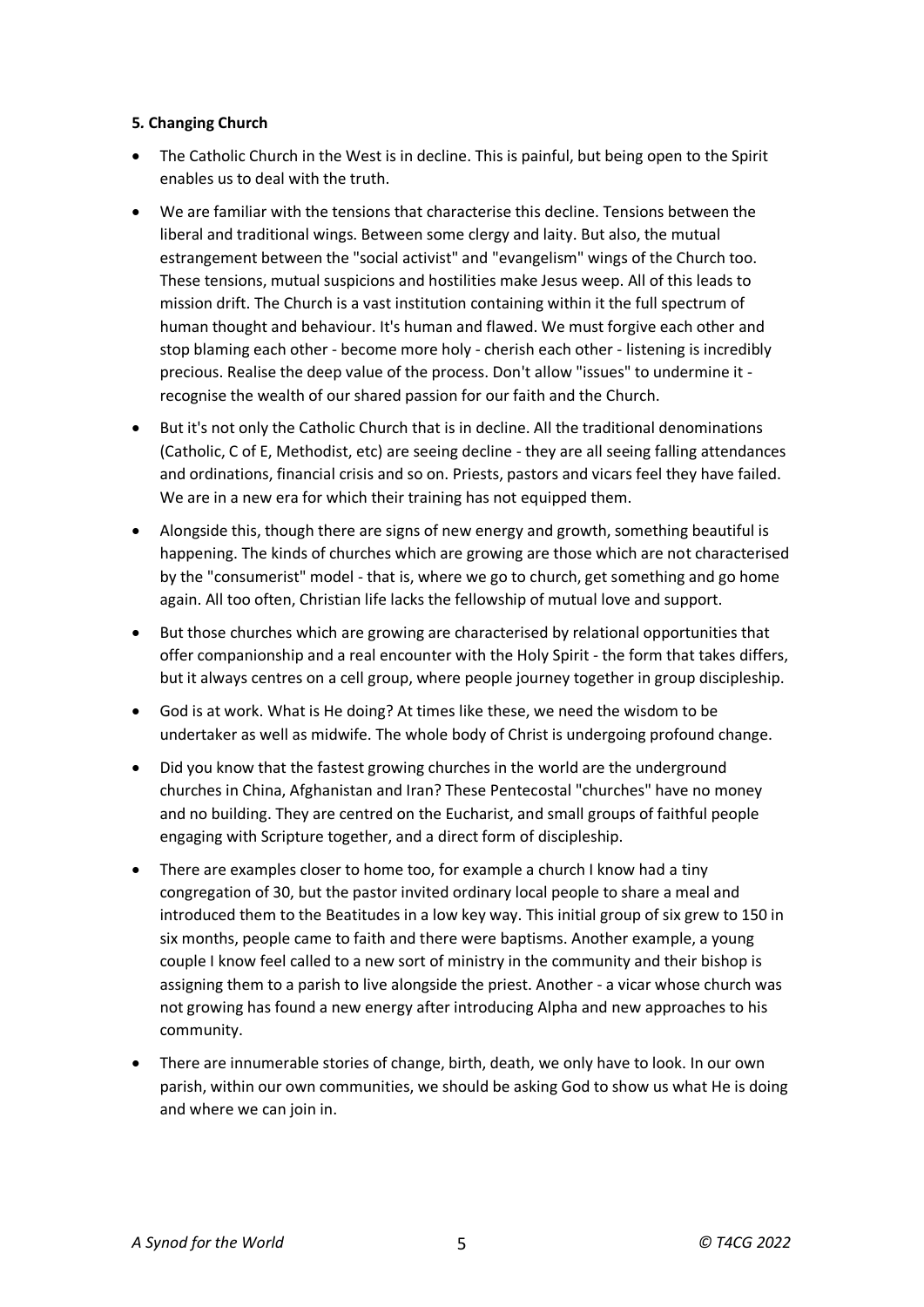- The energy comes in unglamorous ways, in patient listening, watching to see what God is doing. Spending time together and with God, asking Him to show you where to look, who to work with. The emerging church is taking the form of groups of faithful people listening to the Holy Spirit.
- Don't be put off by the vulnerability of your parishes God is doing something across the whole Church. your weakness can be a strength - when you are weak, you have greater need for God - that's what He wants to teach us - and you have greater need for other people. He wants us to connect with the people in our neighbourhood, to love each other, to travel together.
- As a Catholic archbishop said recently*, "We are not going to be able to return to business as usual and we should put our trust in what God is doing. The only thing we know about the future is that it won't be the same as it is now … if we walk with each other in the name of the Lord then he is walking with us too: there may be a strange warming of our hearts as that happens. I really think these are exciting times – I'd go as far as to say that this is the most important day in the life of the Church this millennium. We need to become the Church that God is calling us to be." (Archbishop Malcolm McMahon)*

#### **6. A prophetic dream: Church flooded with the Holy Spirit**

So now we're going to pause for a minute. I'm going to read you an account of a dream reported by a church leader seven years ago, about *"how the Church of our past will be FLOODED by God's Spirit and what "once was" will be no more."* I'd invite you to close your eyes, and allow any thoughts to come forward in your mind:

*I saw the water level rising so fast in the basement of the church that I had to grab others to get out. It came pouring in from the bottom floor, a wall of water that was rising up from the earth, moving at a speed that was unnatural. It came up the steps and we had to quickly leave the building before going under. I had been in the LIBRARY studying my journals and books and had to leave them behind.*

*As soon as I got outside, I saw all the people from the Church gathered together to the side of the building. They were standing on a small hill to my left on a huge ROCK. The entire hillside was one big rock that they were standing on - looking up. Something had caught their attention and they were looking together at what was taking place. Something was coming, something was shifting, and they were watching and waiting.*

*As I look back to the church behind me, I hear something. Then I see the large brick building starting to shift. As the water now begins to pour out from beneath, one entire section to the right of the building collapses (where the Library was). As soon as it collapsed, the middle section next to it also caved in from the crumbling foundation. Then, the third and final section to the left of the tall brick building fell as the earth gave way. In a matter of seconds, the entire structure was now gone. Those on the rock were secure together and looked on.* (*Wanda Alger)*

#### **A short break for a couple of minutes to chat to your neighbour.**

*what does the dream say to you?*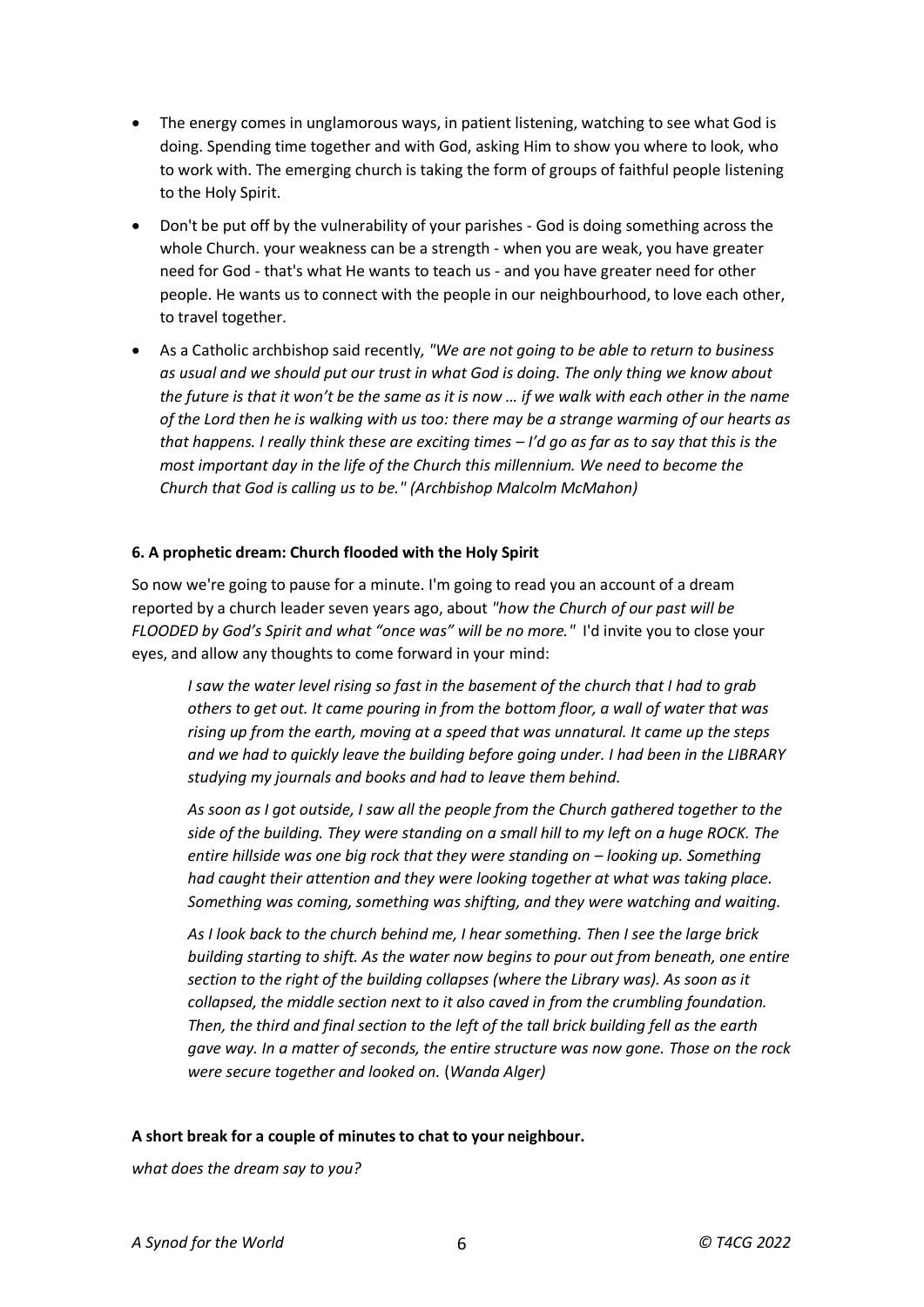# **PART 2**: WHY (Judge)

#### **Why Synodality Now?** What's it For?

#### **1. New era: what's going on, how Catholic social teaching can help us**

- So we've explored some of the big change going on in the Church. But why is it changing now? and why is synodality happening now?
- This is a time of crisis but also of opportunity. There is great dissatisfaction across the churches, But I'm not sure whether God is wanting "the church" to become more 'modern' or 'relevant'. In any case, before taking a view, we ought to be sure we understand what's going on. We need context.
- By reading the political and cultural signs of the times we will understand more fully the purpose of this Synod. Seven years ago Pope Francis [said,](https://aleteia.org/blogs/aleteia-blog/pope-francis-we-are-not-living-an-era-of-change-but-a-change-of-era/) "*We are living not through an era of change, but a change of era."* He was not alone in seeing this.
- We need to understand the nature of the new era.
- Catholic social teaching (CST) is sometimes called the theology of the Holy Spirit in practice. CST can help us recognise when social and cultural systems are dehumanising. It can help us to be politically literate about what is going on in a way that is aligned with our faith, avoid the risk of mission drift and the corrosive influence of secular ideologies.
- All the way from *Rerum Novarum* in 1891 to *Centesimus Annus* in 1991, and right up to *Evangelii Gaudium* in 2013 or *Fratelli Tutti* last year, the social teaching of the Church guides us to uphold human freedom in its Christian sense - that is to uphold the human spirit in the face of "the principalities and powers".
- It teaches that neither human beings nor nature should be commodified, and that capital has a tendency to do exactly that: to turn people and everything in the created world into commodities.
- But Catholic social thought is not an anti-capitalist ideology. Rather, it transcends left and right. Capital can be creative, and that creativity should be encouraged. But it can easily become anti-human, so that capacity must be constrained.
- Neither is Catholic social teaching pro- or anti-state. It calls out state systems when they dehumanise too. Power should be devolved and distributed through local institutions and the family. CST is against the overcentralising tendencies of the administrative state.
- CST helps us identify three kinds of power: the earthly powers of money and state, and relational power, of human beings in relationship, which has a transcendent aspect.
- So let's use CST to examine what's been going on to read the signs of the times.
- The [pandemic](https://togetherforthecommongood.co.uk/leading-thinkers/the-plague-and-the-parish) brought our troubles into sharp focus, but they are not new. We are in the middle of a very deep spiritual malaise, driven by forces corroding our civic life for over forty years, with deeper roots going back at least two centuries.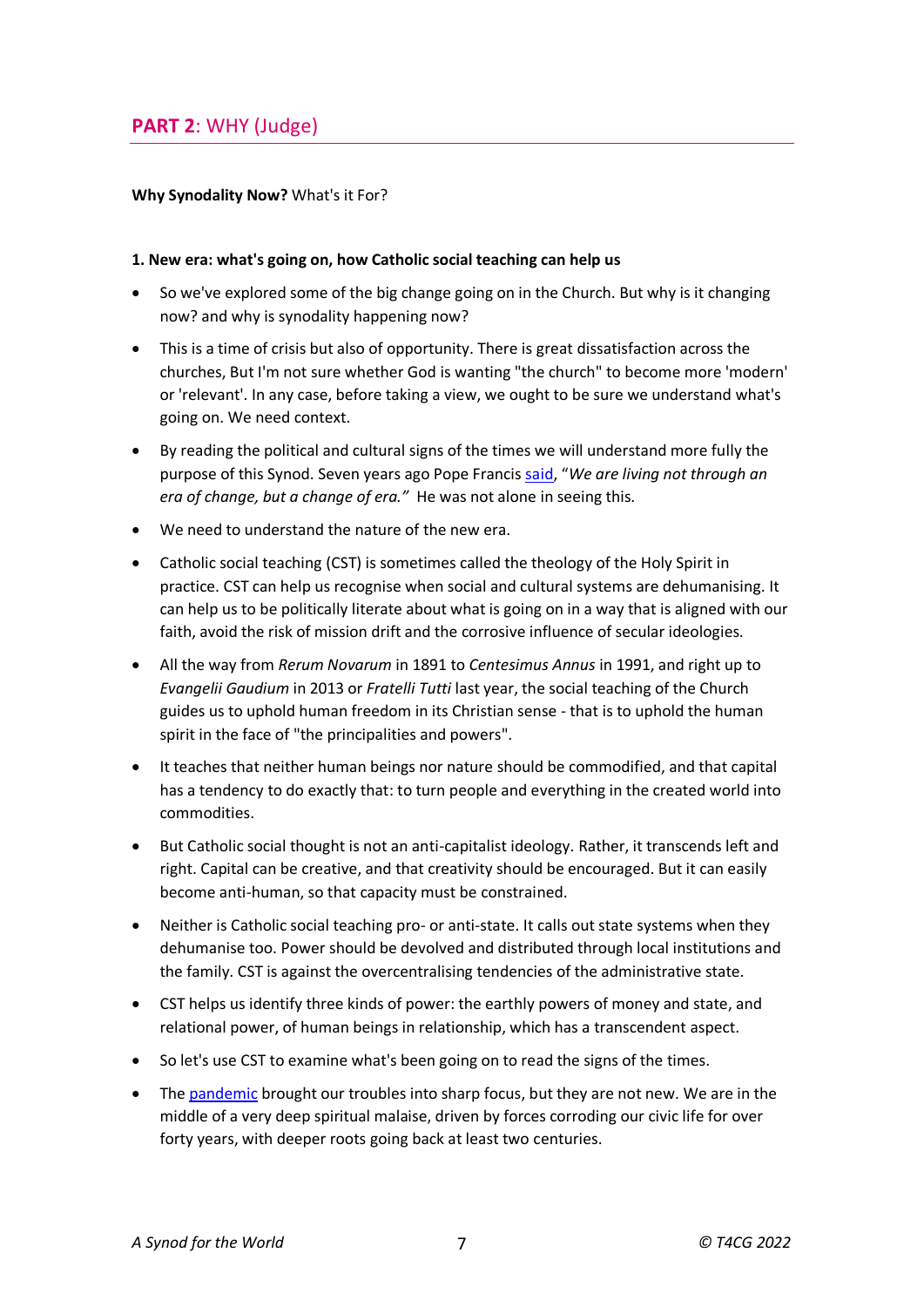- These forces were unleashed by an individualistic, hyper-liberal philosophy that views human beings as isolated individuals rather than social beings, a false anthropology. It has had catastrophic effects on our institutional and social relationships and our sense of belonging. The family, community and place have all been undermined. The most devastating impact has been on the economy, leading to the degradation of parts of our country, the abandonment of whole communities.
- The era of individualism active on both the left and the right has been hostile to human beings and now it's unravelling. The unravelling happening now is marked by breakdowns in trust, political polarisation between post modernism and conservatism, social fragmentation, inequality and symptoms of distress, rises in loneliness, addiction, selfharm, depression and nihilism. Even if it isn't visible in some peaceful communities, this is what is happening.
- The churches have been vulnerable to this assault too and have not known how to resist.
- Most of these signs accelerated in the pandemic but were not caused by it: they are part of a decades-long trend. A radical individualism and hyper-liberalism, on the left and the right, has driven the commodification of human beings and an over-reliance on technocratic solutions to human problems.
- Whether it is globalisation or human trafficking or zero hours contracts, the medicalisation of sadness or dating apps, the preferment of academic qualifications over manual work or of "social mobility" over community – the combination of big money with the technocratic impersonal state has catastrophic effects.
- Other aspects of the unravelling can be seen in the geopolitical instability manifested in the impact of the Ukraine-Russia war and its impact on the global economy. Meanwhile our domestic politics are in a protracted period of realignment, no longer a matter of the old left and right: both parties are incoherent and failing to resonate with the majority of the population who are a long way from Twitter, Westminster and political activism. All of this impacts communities and real life.
- All the more reason for us, the Church to get our act together.

#### **2. The inversion of God vs Self; the realms**

- This individualism has deep roots, beginning with the Enlightenment, which despite its many benefits, resulted in a turning away from God and a turn to the Self. It led to a loss of the sense of the transcendent nature of the human person.
- We need to get things the right way up again. Everything seems stacked against us in a world completely dominated by this cult of Self, framed by an aggressive secular humanism.
- But the truth is this is God's world. If we really believe that God is real, then God is the primary agent, not me, not you.
- We need to be clear about who we are as human beings our identity. My identity is not to be reduced to a category, like "straight, white woman" - no! my identity and yours is as a transcendent human being in God. This is who we are - before we were born and after we die, and while we live our mortal life.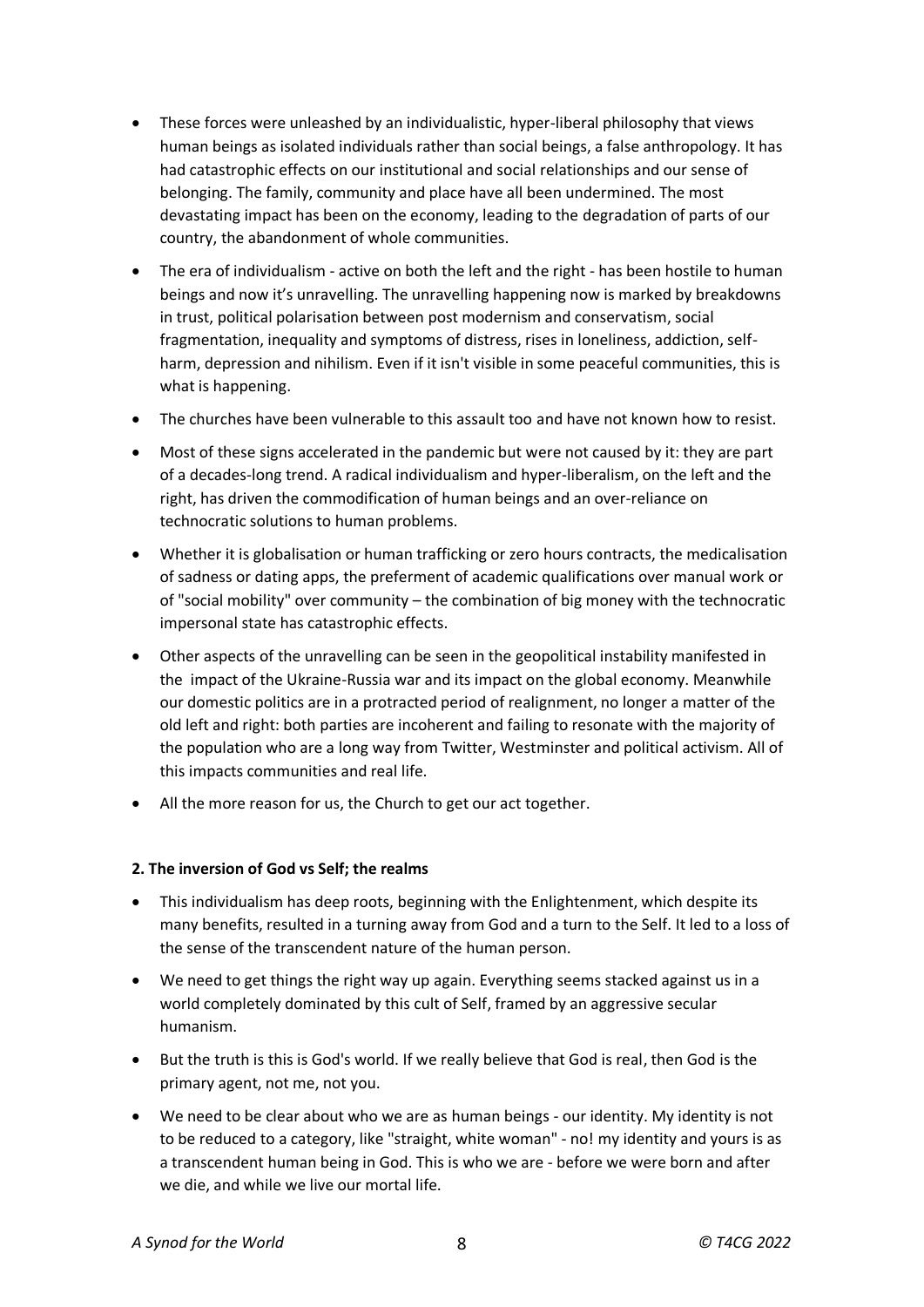- But we are living in an inversion a false reality we have been groomed and are actively being groomed on a daily basis, to think that God is a fantasy, who only exists in our imagination, or in our private spaces - our homes, or our churches, like some kind of private club or lifestyle choice. A society based on this false approach is inhospitable to the human being, it becomes a machine, it leaves people abandoned. It is also unsustainable, which is why it is unravelling.
- The reality, from a Christian and Catholic point of view, is that there are two realms, the heavenly and the earthly. We need to know which worldview we are operating from. The machine atomises. God builds relationships. Sometimes we in the Church forget who we are. We end up operating from within an earthly paradigm, using managerial, technocratic approaches, thinking we can sort it all out on our own. We can't.
- As Jesus said to Nicodemus, *"I have spoken to you of earthly things and you do not believe; how then will you believe if I speak of heavenly things?"* If we ask Him into our lives, then through the indwelling of the Spirit, we will begin to be able discern between the realms of heaven and earth. We are called to live in the world but not to be of the world.
- This era of individualism has been more harmful than we might think it has subordinated the human spirit and desacralised the world. This hyper-liberalism goes against the grain of what it means to be human.
- Our Catholic and Christian worldview by contrast, holds to the sanctity of human beings made in the image of God, made for relationship with Him and with each other in the places where we live.
- This is the backdrop to synodality and this is why it's happening now. This is what Pope Francis saw seven years ago when he talked about a change of era. Synodality is happening now because the world needs the Church to resist those dehumanising powers and to build the Kingdom of God in the places where we live.

#### **3. The importance of place; resist the powers**

- Place is important because this is where people live: this is the battleground. The local church (that's us) needs to be involved in upholding the human space, generating relational power. It needs to be part of the resistance against the dehumanising tendencies of money power and state power.
- This is what CST consistently tells us, and this is why in his most recent letter, *Fratelli Tutti*  Pope Francis talks about the importance of love, fraternity and civic friendship.
- In other words, our Catholic tradition calls us to a counter cultural insurgency against individualism. This sounds like a political campaign. But it isn't - it is gentle. It's about loving people and building relationships. It is about accompanying people. We could say it is about restoring trust, building a common good between people who have been divided. Common Good is the antidote to individualism.
- However the Church is not well prepared. Many Catholics still don't know the reality of the Holy Spirit in their lives. But the synodal culture is a way to correct this. Some of you here will have experienced the unmistakable gentleness of the Spirit and you will know what I mean.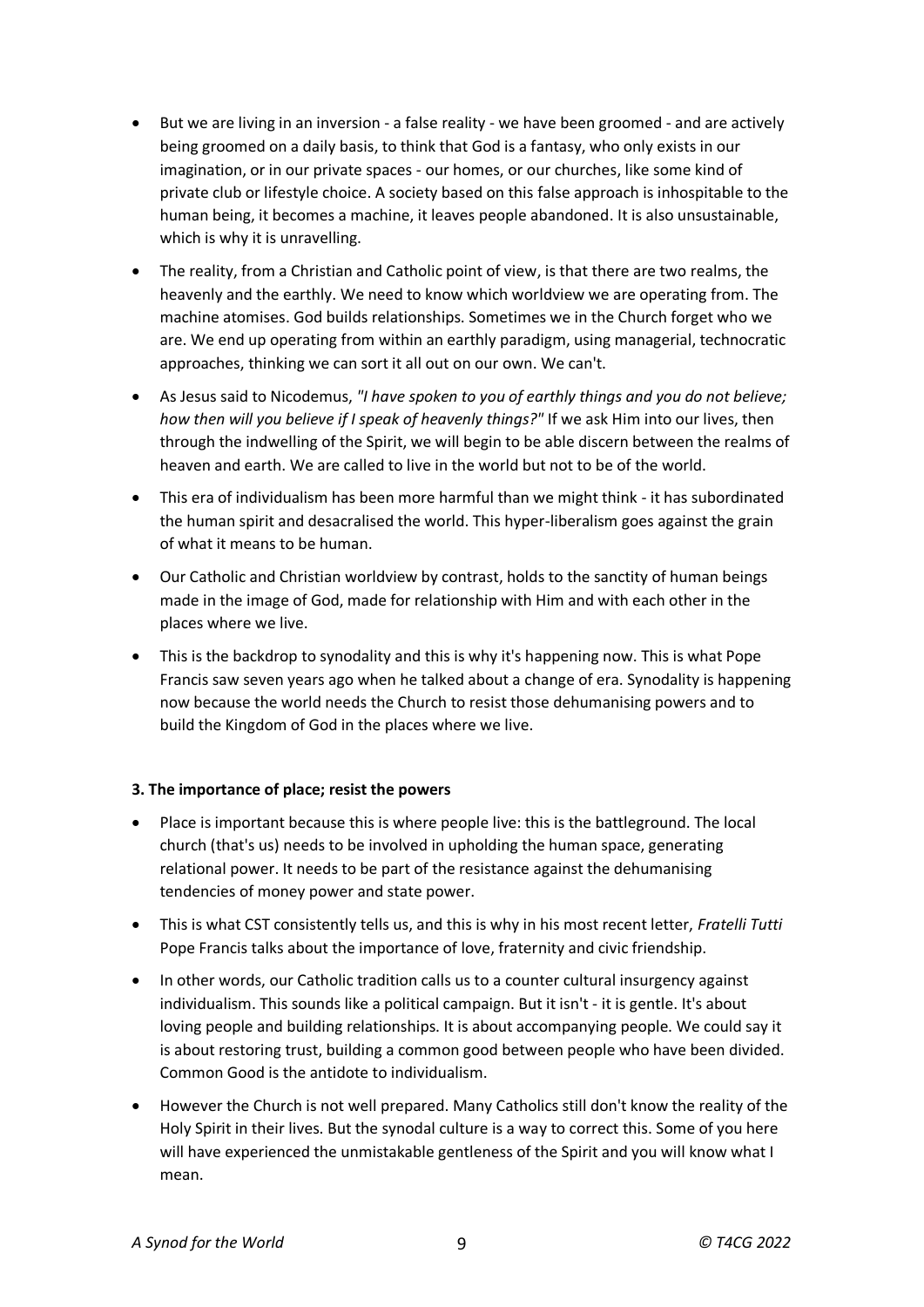#### **4. Becoming a relational church; restoring relationship with people and place**

- A big part of this "walking together" is about becoming a relational church. This requires reframing our conception of 'church' as more than a place of worship, more than a privatised Catholic club.
- Rather, it is to conceive of church as a group of faithful people committed to a place. A humble church, where, through companionship and real relationship, people in the neighbourhood feel welcome and encounter the Holy Spirit, find a real sense of family and accompaniment in the struggles of their lives.
- A woman told me she had been struggling with terrible debt for two years. She had gone to mass every week but hadn't told a soul about her suffering. Why don't our churches have a culture where people are known, where we can be real, in all our brokenness, where we can be loved and supported?
- We need to become "communities of place", outward facing, multigenerational, living in loving friendship with our neighbours and neighbouring institutions, especially in places that have been abandoned, both economically and spiritually.
- And so when we are thinking about the kind of formation we need, we need to realise that [relationship with place](https://togetherforthecommongood.co.uk/leading-thinkers/the-politics-of-grace-and-place) is central.
- But the truth of church decline is that it has fallen out of relationship with large parts of the population. It is no longer the object of affection that it once was.
- In particular, too much of the church now suffers from middle-class dominance. The class issue in the church reflects similar issues in our politics.
- Unfortunately, some forms of "social action" can fall into this trap.
- Christians are called to be the embodiment of love in a desecrated world. The covenantal promise of a local church and its leadership requires accompanying people and staying for the long term. It means not doing things *to* people or *for* people, but walking *with* our neighbours in friendship and mutuality, in shared vulnerability and in solidarity with the struggle of everyday life. It is about being relational in all that we do.
- This reciprocity with our neighbours in the places where we live the building of local [covenantal relationships](https://togetherforthecommongood.co.uk/leading-thinkers/renewing-the-covenant) is what the prophet Jeremiah meant when he says we should

*"Seek the peace of the city -- and pray to the Lord on its behalf, for in its peace, you will have peace." (Jer 29.7)*

### **A short break for a couple of minutes to chat to your neighbour.**

*how will you become a relational church?*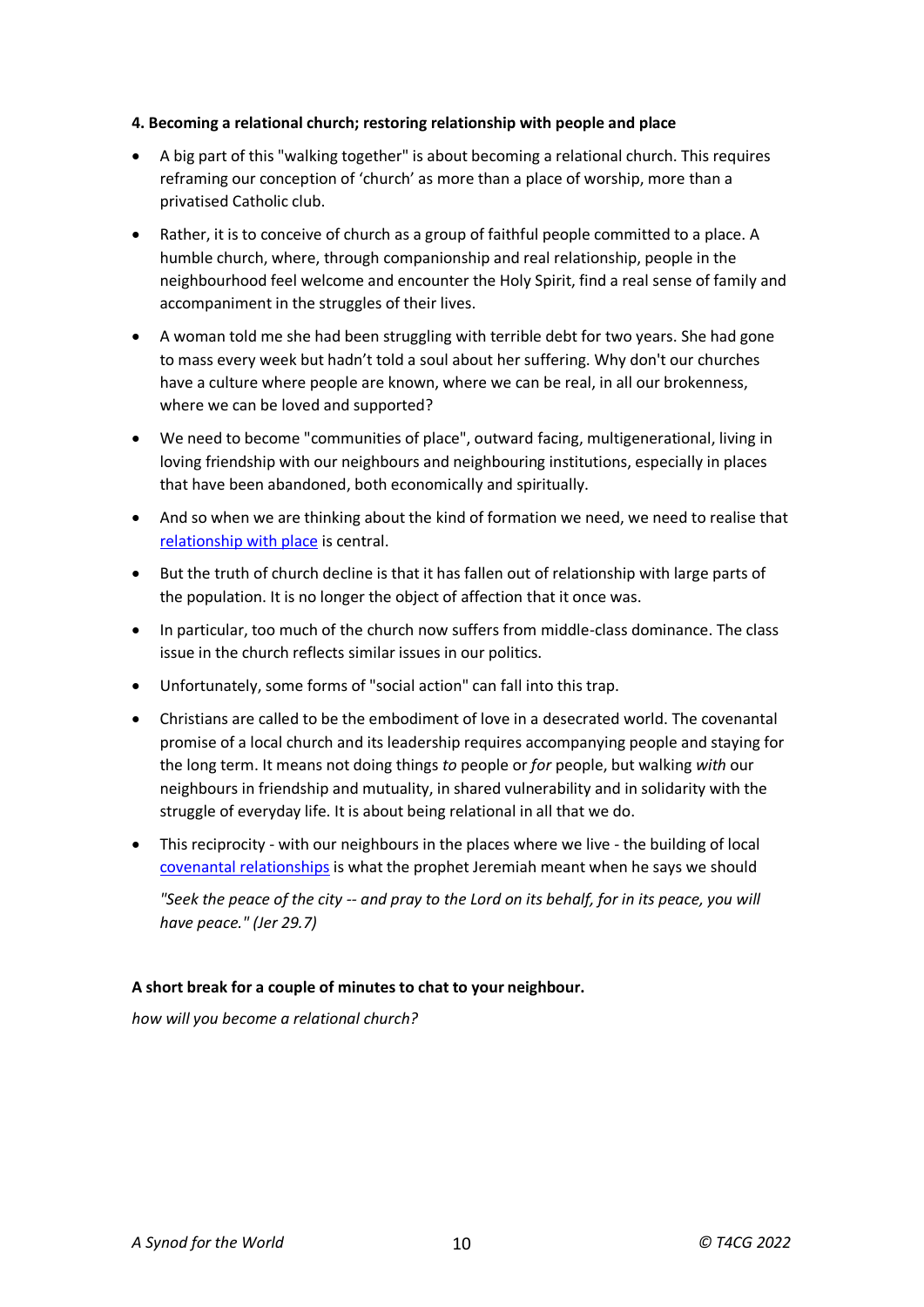# **PART 3**: HOW (Act)

#### **How is God Calling Us, Here and Now?**

#### **1. Practical next steps; subsidiarity**

- So in the final few minutes I just want to offer you something to think about over lunch.
- You have reached a critical moment in the synod. But what happens between May 2022 and September 2023? What will you do?
- Today is an important stepping stone. The next official milestone is the national stage coming up in the autumn. However, regardless of what happens at that level, the most important focus is in fact your journey, here in this diocese, and in your parish.
- It's clear that God is working among you and that change is more likely to come from the grassroots, more bottom up than top down. I believe the national synodal team expect that to be the case too.
- I'd like to propose to you the principle of subsidiarity, which is intended to uphold the integrity of the human person:

### *"Decisions should always be taken closest to those they affect, and a central authority should not do things that can be done at a local level."*

This is a key principle in Catholic social teaching, and should be balanced with solidarity. But it is often overlooked, ironically also in the structure of the Church. It requires distributed leadership. I suggest it is relevant for you now at this stage in the synodal journey. It requires careful discernment about what decisions need to be taken at what level. The Catholic Church is a unique institution with a particular understanding of authority and so some decisions must be taken centrally, but many can and should be devolved to more appropriate levels.

- You can wait and see what Cardinal Vincent says in the autumn, but if you do, you risk losing the momentum, the spark of energy you have now - so I would say in keeping with subsidiarity, you should get on with implementing the ideas you have been discussing, and start now.
- If you are finding the synodal way is bearing fruit in your parish, keep it going.
- It's important to **be practical.** Perhaps the question to ask is:

"where do we have room for manoeuvre?"

I suggest there are two ways of approaching the next stage:

- 1. inward facing focusing on your own formation as "church"
- 2. outward-facing to the neighbourhood, and each other

**Both require a listening posture.** The listening posture is to ensure we always remember that God is primary agent, not us.

We need to keep things the right way up.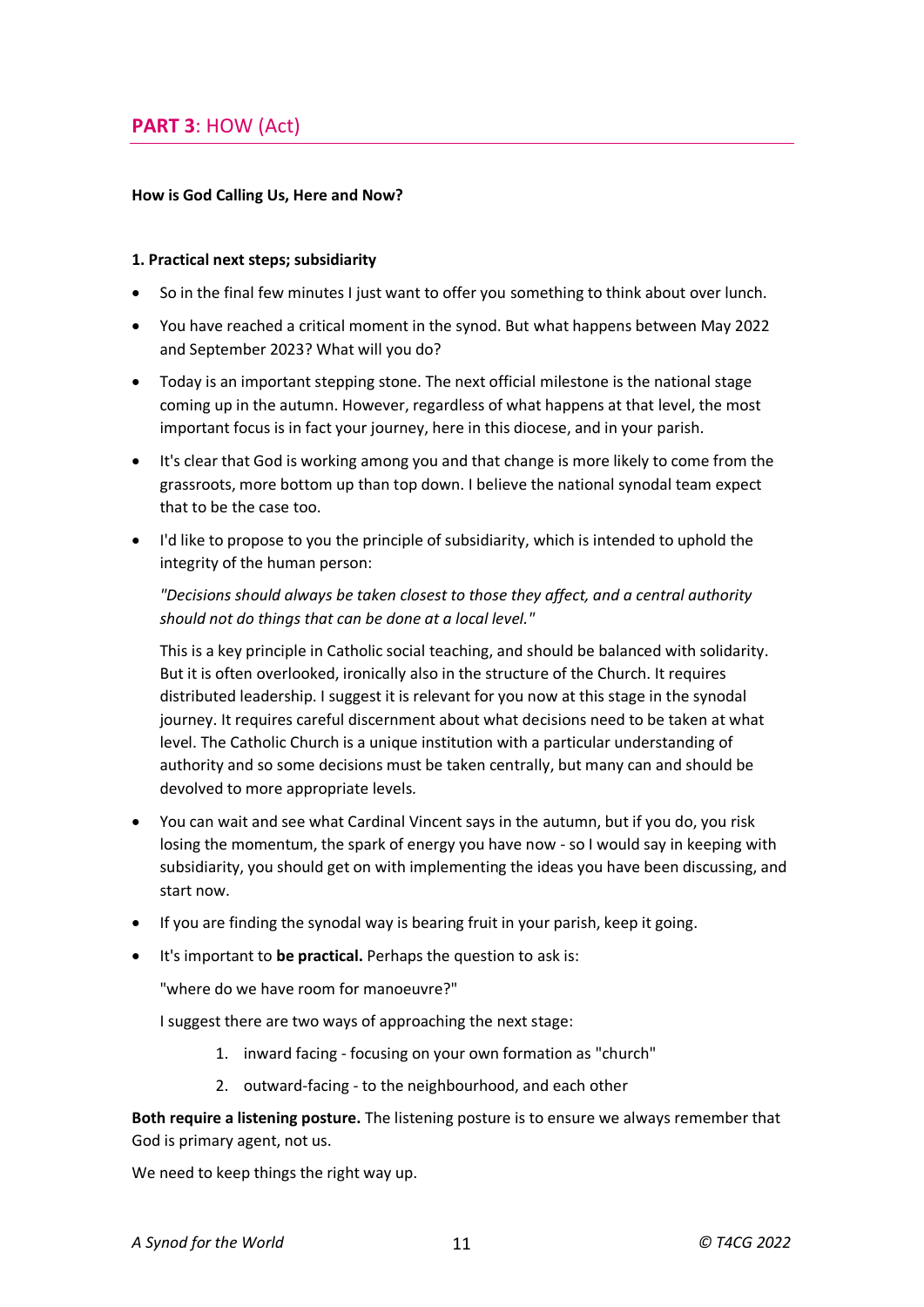#### **2. Inward-facing - how the parish forms its own people**

What will your inward-facing synodal approach look like?

How is God calling lay people in your church?

John 15:16 feels relevant here:

"*You did not choose me, but I chose you. And I appointed you to go and bear fruit, fruit that will last."*

How will you as a people become more proactive and less passive?

Your approach could involve:

- **A continual culture of listening:** you may want to build on the foundations of the Parish Consultations by continuing synodal conversations (I noted that the synthesis document said the timetable was rather short and last minute) those who were involved really valued the experience, the appetite is still there; and some parishes didn't engage as deeply as others - some didn't even realise what the synod was about - so there is a good reason to keep the process running in some form, so more people can benefit and contribute.
- **Discernment:** there are two areas in terms of discernment I'd like to highlight:
	- o **Lay ministries: the idea of vocation needs to be understood more widely** there is a need to create a space for us as lay people to begin discerning our particular calling, and to do this together prayerfully: what are our gifts and skills, how do we feel called, what's that little nagging from the Spirit saying? How can we help to distribute responsibility? This needs to happen *before* training is put in place. Training, as needed, can be shaped to the needs that arise. But remember training in administrative tasks *will be a waste of time* if you are not also becoming a Spirit-led, welcoming, relational community.
	- o **What is of God and not of God:** particularly in this time we are living in. This kind of discernment means listening and not running ahead of God but rather watching what He's doing. It means being able to discern what is coming from God and what is just noise from the countless voices around us. Even Jesus said *"the Son can do only what he sees his Father doing" (John 5:19)*
	- $\circ$  It's about listening carefully for an invitation to join in with what He is doing rather than steaming ahead with our own ideas. In our prayer conversations and listenings to God, we can ask Him to show us what He's doing and then notice. Ask Him for clarification: "Are you teaching me? Is it about what you're doing over there, or over there?"
	- o This is also a helpful way to navigate a culture awash with hostile political ideologies dressed up as benign ideas: we should always be asking "what is of God and what is not of God?"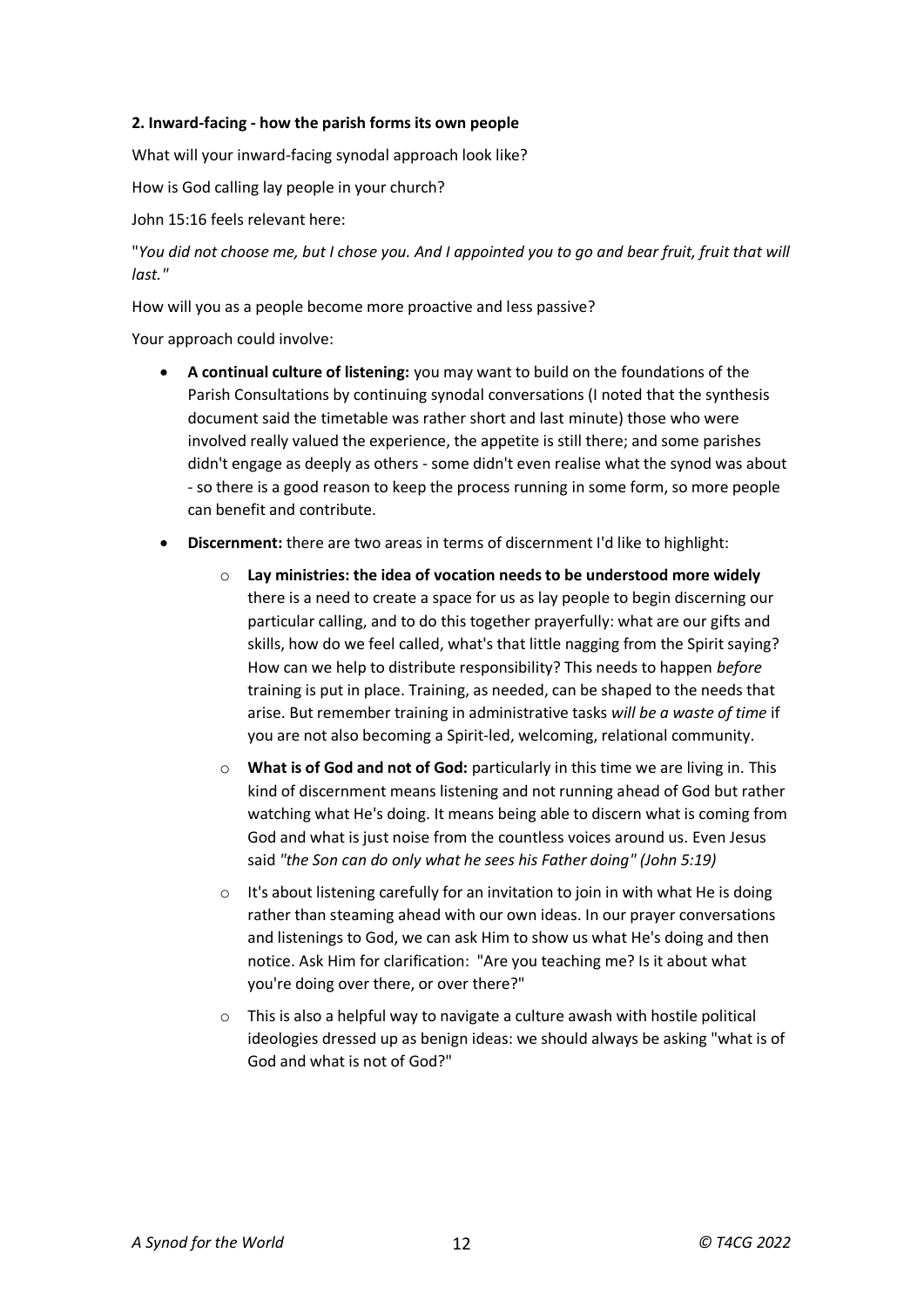- **Formation**: group discipleship and encounter with the Holy Spirit is the fundamental building block for renewal. So it needs to be the first step in your formation strategy.
	- o I think it's not unfair to say that many Catholics have got stuck on a formulaic, rote-learned, atrophied form of prayer - which is less likely to open up a relationship with the Holy Spirit. It is sometimes consumerist: go to mass, get something and go home again. It is often individualistic, solitary and passive.
	- o This is so different from small self-run groups of Christians which provide opportunity for encounter with the Spirit, and with each other, like the early church. Churches with cell groups fared better during the pandemic than those stuck in the consumerist model. We need not only the Mass and the Eucharist, but also the small discipleship group. It is about both/and, not either/or.
	- $\circ$  Everyone, including young people, should be offered an easy way to join a discipleship group. Alpha is an excellent place to start for example.
	- $\circ$  For those who are already in a group, perhaps ask where they would like to go next to refresh their discipleship journey.
	- o Ask your groups about their discipleship experience, would they like support? do they discern together, is there mutual respect, is the group characterised by trust, does it enable sharing and vulnerability?
	- o How familiar with Scripture is your group? Maybe you could make a commitment to regularly get into *Lectio?*
	- o Could you bring together all the active prayer groups from time to time, perhaps for a special mass and shared meal?
	- o Perhaps you could offer tasters of a range of different prayer approaches *Lectio, Taizé,* Examen, spontaneous, contemplative, music-based, pilgrimage.

### **Governance:**

- $\circ$  when it comes to thinking about this, of course revitalising the Parish Council is a fantastic idea. But this will be good not only internally for the church, but also externally - for the community: it would be excellent to have a strong church institution in the area.
- **Getting a good mix in the leadership of the parish**:
	- $\circ$  when you are starting to discern the new pattern for leadership in your parish, please consider how you will get beyond the usual suspects in parish life and build a broad mix.
	- o This can be achieved by intentional personal invitation and discernment. You have to be really determined about this. In particular think about people who are under-represented, for example women, young people and people from working class backgrounds in communities which have been left behind. Make an effort to build a genuinely diverse group - think about true diversity, not just age, gender and race - think also about educational background and class. And diversity of opinion. Try to build a genuinely diverse group.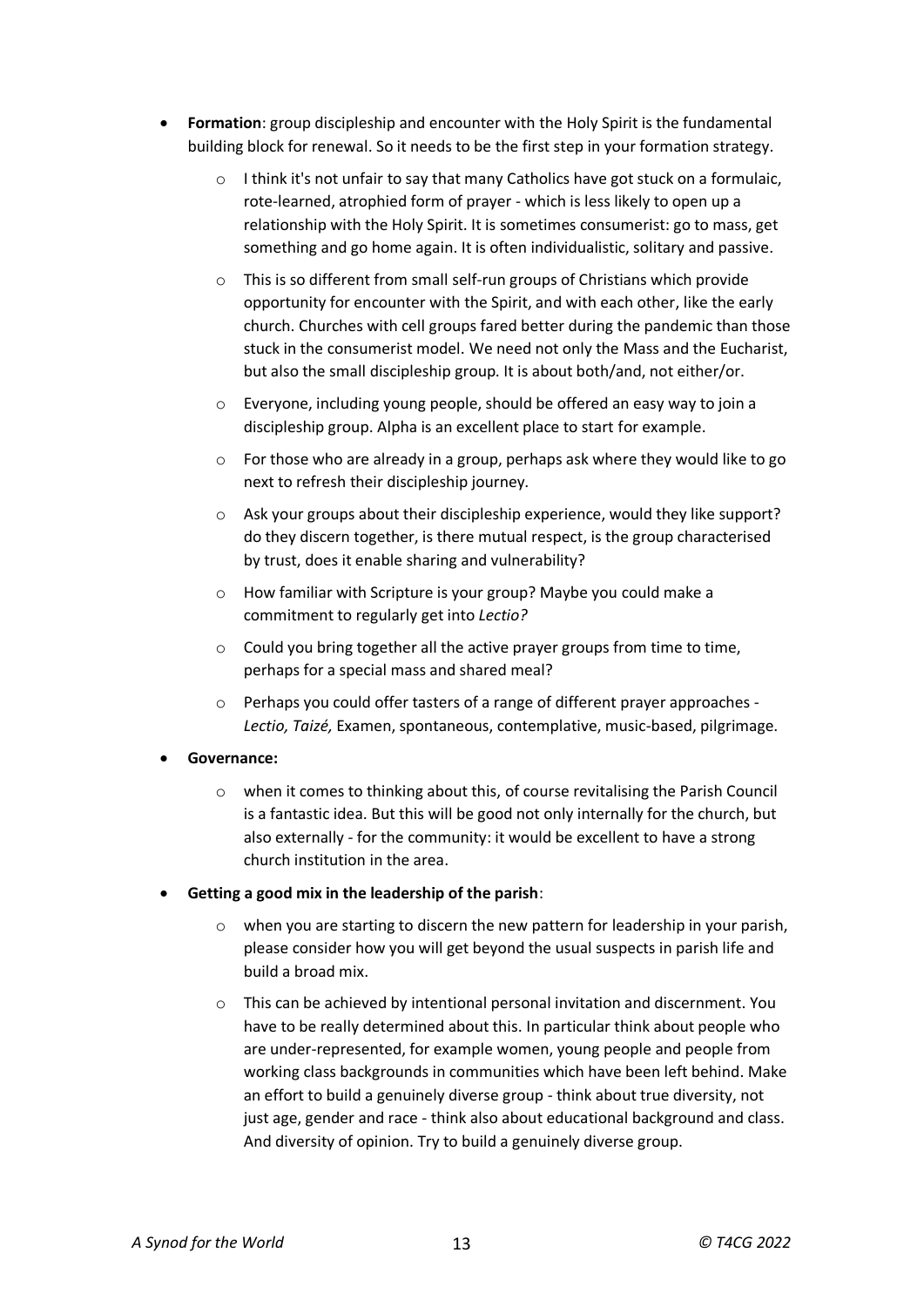#### **3. Outward-facing - becoming a relational church**

What will your outward-facing synodal approach look like?

Remember that despite our vulnerabilities, the church needs friends, and we can offer friendship in return - accompanying people. So building relationships is essential, both personal and institutional.

This is a kind of reweaving, a reweaving of the civic space that we are part of. In this, our vulnerability becomes a strength.

We are called to be the embodiment of love in a desecrated world. It is about loving and cherishing people. Love and righteousness come before justice. Out of that we get called into the right way of doing justice.

**Becoming relational:** I think we all realise that the synodality process, properly understood, is pointing us towards becoming a more relational church. This is an area that *Together for the Common Good* can help with. We work with churches and we can [help you](https://togetherforthecommongood.co.uk/wp-content/uploads/2022/03/Common-Good-Journey-brochure-March-22.pdf) do this.

Some of the questions we can ask ourselves at parish level is

- Who are we, as a people, **in this place**? what is God calling us to do, here in this place?
- How are we called to help **build** the Kingdom of God, to bring about the common good?
- Who among our **neighbours** are we called to be in relationship with? What can we do together?
- It might help to **draw a map** just a simple map of your area and mark all the local institutions - businesses, other churches, places of worship, charities, clubs, shops. How well are you connected?
- Who do we know? Where are our blind spots? How will we **connect** with our neighbours? For example could we pray for local business owners or invite them for a regular breakfast? There are lots of ideas you will come up with.
- What will our engagement with **young people** look like?
	- o first is to recognise that we have a treasure in our young people
	- $\circ$  ask them what they would recommend; cherish what they have to say; meet them where they are; offer ways for them to lead.
	- o can you provide a space, a physical place for them to meet, to offer that feeling of belonging, that they are not alone. Loneliness is statistically higher among young people, 18-24 year olds, than older people, despite or perhaps because of, their engagement in social media.
	- o how can we build a working relationship with our local schools, FE colleges, and church and church groups? Always look for opportunities of partnership.
	- o ask God to guide you to people who have a gift in this area you may feel you don't have the ability, but you'll be surprised, God will bring you someone.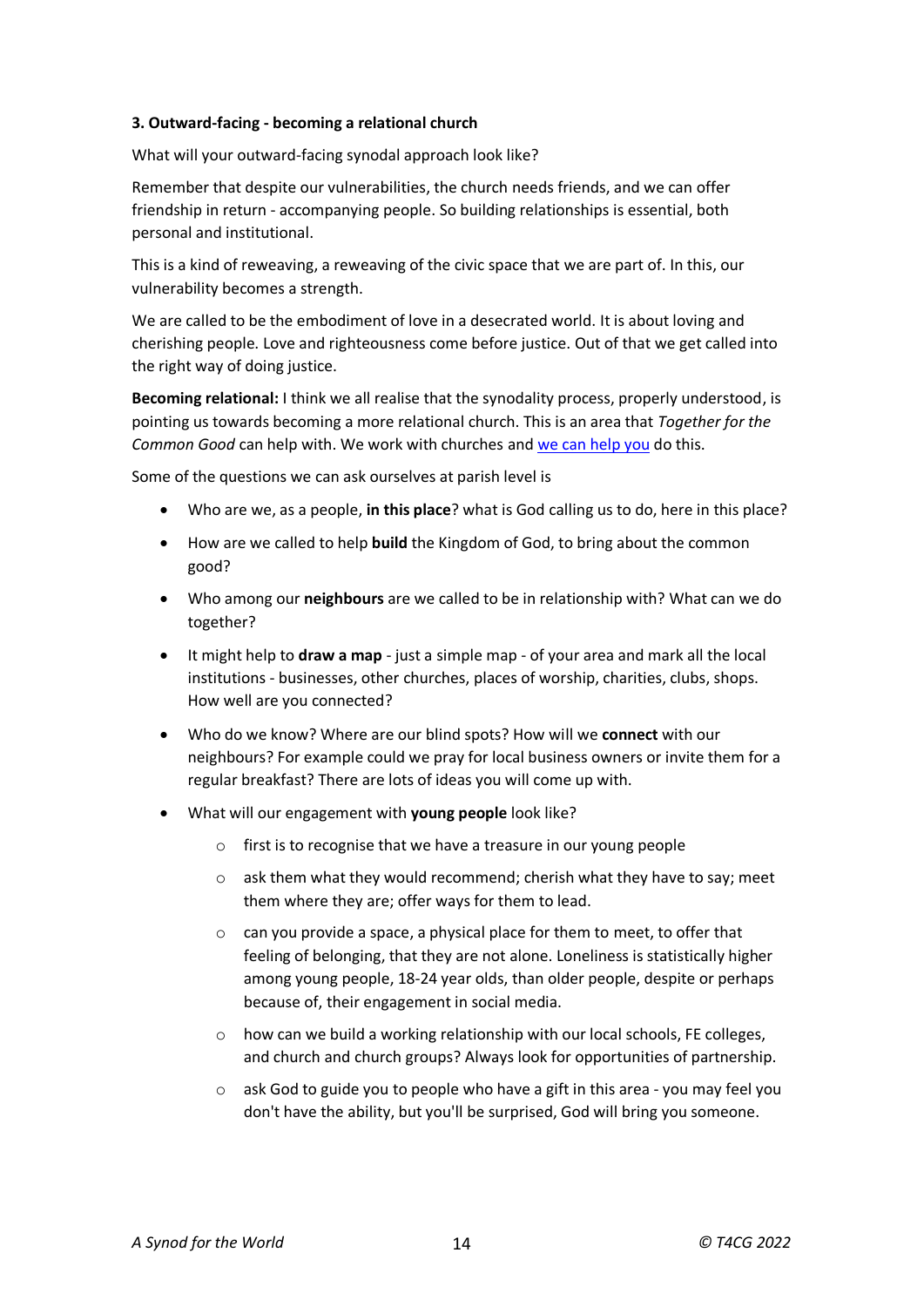- How could our **worship** become more relational?
	- $\circ$  if it is a ceremony without community, without interaction, without belonging, then it's impoverished.
	- $\circ$  can we experiment with more relational formats so that it is less of a barrier to people who are not used to church?
- There is a great sense that you want to engage with people who are "**marginalised**?"
	- o The first thing is to be honest about who you are and are not in relationship with. If you need to do "outreach" it means you don't have connections with certain parts of the community: that tells you something. Perhaps you can consider whether the church itself has become marginalised. You could ask yourself who you know, who has those connections - and take it from there.
	- o Are we cherishing our neighbours who are poor? You could find out what is the experience of people who are poor if they are invited in to your church? do they feel welcome and at home or do they feel uncomfortable and want to leave? is there a class or cultural barrier?
	- o What are we offering that is like a sense of family?
	- o How can we give a "hand up" rather than a "hand out"?
	- $\circ$  How can our approach become more reciprocal and be more like a friend, a living alongsider, rather than getting stuck in the service provider mentality?
	- $\circ$  How well equipped are we to handle these relationships? Let's be honest, a lot of churches are afraid of getting involved with people or families who are dysfunctional. Which local statutory agencies or neighbouring churches or charities would help us and build our confidence?
	- $\circ$  We really need to think about our solidarity with poor people. We discussed how the political and cultural context - globalisation - has caused this very dramatic change in the economy. In some areas people are finding themselves in difficult circumstances due to no fault of their own. Manufacturing has moved abroad and the jobs situation is so terrible. But solidarity won't be achieved by "church as service provider". People in poor or working class communities have much to teach the church - in fact Pope Francis says they should be the treasure of the Church - and the one-way dynamic of "serviceclient" is often perceived as a separation between 'us' from 'them'. What is needed is mutuality, respect and genuine loving friendship. Justice flows from love, not the other way round.
- **What about our assets,** our buildings?
	- o How is God calling us to use our assets?
	- o Are we sharing what we have?
	- o What conversations can we have with our neighbours to see how God might be calling us to offer what we have?